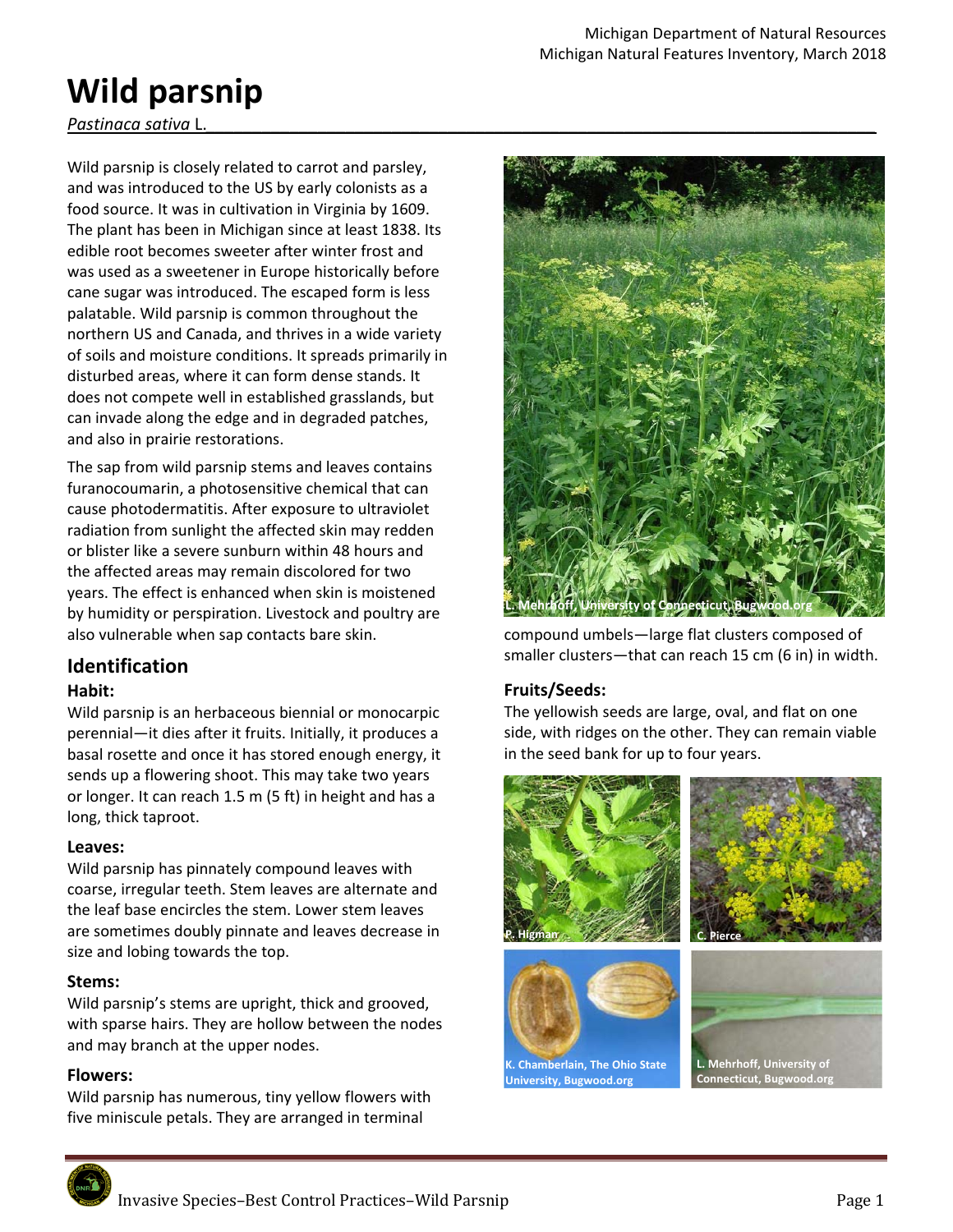## **Habitat:**

Wild parsnip occurs in sunny, open habitats including roadsides, pastures and fields, disturbed natural areas, and prairies and fens. Although it prefers moist, alkaline sites, it tolerates a range of soil and moisture conditions.

## **Caution!**

The sap of wild parsnip contains chemicals that interact with sunlight and skin moisture causing burning and discoloration of the skin. Exposed skin is most vulnerable when plants are flowering; however, leaves, stems and fruits all contain these chemicals.

# **Similar species**

The coarsely pinnately compound basal leaves and yellow flowers of wild parsnip distinguish it from other similar plants. Both cow parsnip (*Heracleum maculatum*) and giant hogweed (*H. mentagazianum*) have white flowers instead of yellow, and much larger, divided leaves with fewer leaflets.





 **Cow parsnip Giant hogweed** 

Golden alexanders (*Zizia aurea*) and prairie golden alexanders (*Zizia aptera*) have yellow flowers like wild parsnip, but golden alexanders have twice‐divided leaves and prairie golden alexanders have simple, basal leaves. They are both shorter plants than wild parsnip.





 **Golden alexanders Prairie golden alexanders** 

# **Reproduction/dispersal**

Wild parsnip is a monocarpic perennial with a deep taproot. Seeds germinate predominately in the spring, and develop into basal rosettes that persist one or more years until producing a flowering stalk. Stalks have alternate leaves and can reach 5 feet in height.

Flowering usually occurs in the second or third year, from June to the middle of July or longer, dependent upon site conditions. Pollinators have not been documented, but ants are suspected to be among them. Seeds mature in late fall after which the plant dies. Seeds are viable about three weeks after maturation and are reported to remain viable for at least four years. Seeds disperse in September and November, moving, on average, about 3 meters.

# **Best survey period**

Detection of wild parsnip is easiest when it is in flower, as the large, flat‐topped, yellow umbels are conspicuous on their irregular, long stalks. Up close, it can be distinguished at other times, by the long, pinnately divided leaves with many coarsely toothed leaflets.

# **Planning a control program**

Resources for invasive species control invariably fall short of the actual need, so it is important to prioritize sites for treatment and plan carefully. Assessing the scope of the problem is a critical first step:

- Map known populations.
- Identify the leading edges and outliers.
- Is the species widely dispersed throughout the region or is it just beginning to appear?
- How is the species behaving in your area? Is it spreading rapidly?
- Identify potential dispersal pathways and monitor them; is the population along a pathway or stream?
- Does it lie in the path of road-mowing crews that might spread it further? Are there construction sites in the area where it might be introduced in fill dirt?
- Does it occur in high quality habitat or on important recreational, hunting or fishing lands?

Given this information, develop a strategy for control:

- 1. Prioritize high value sites where treatment success can be achieved.
- 2. Prevent further spread by monitoring the leading edges and outliers.
- 3. Choose appropriate control methods, given site conditions and available resources.

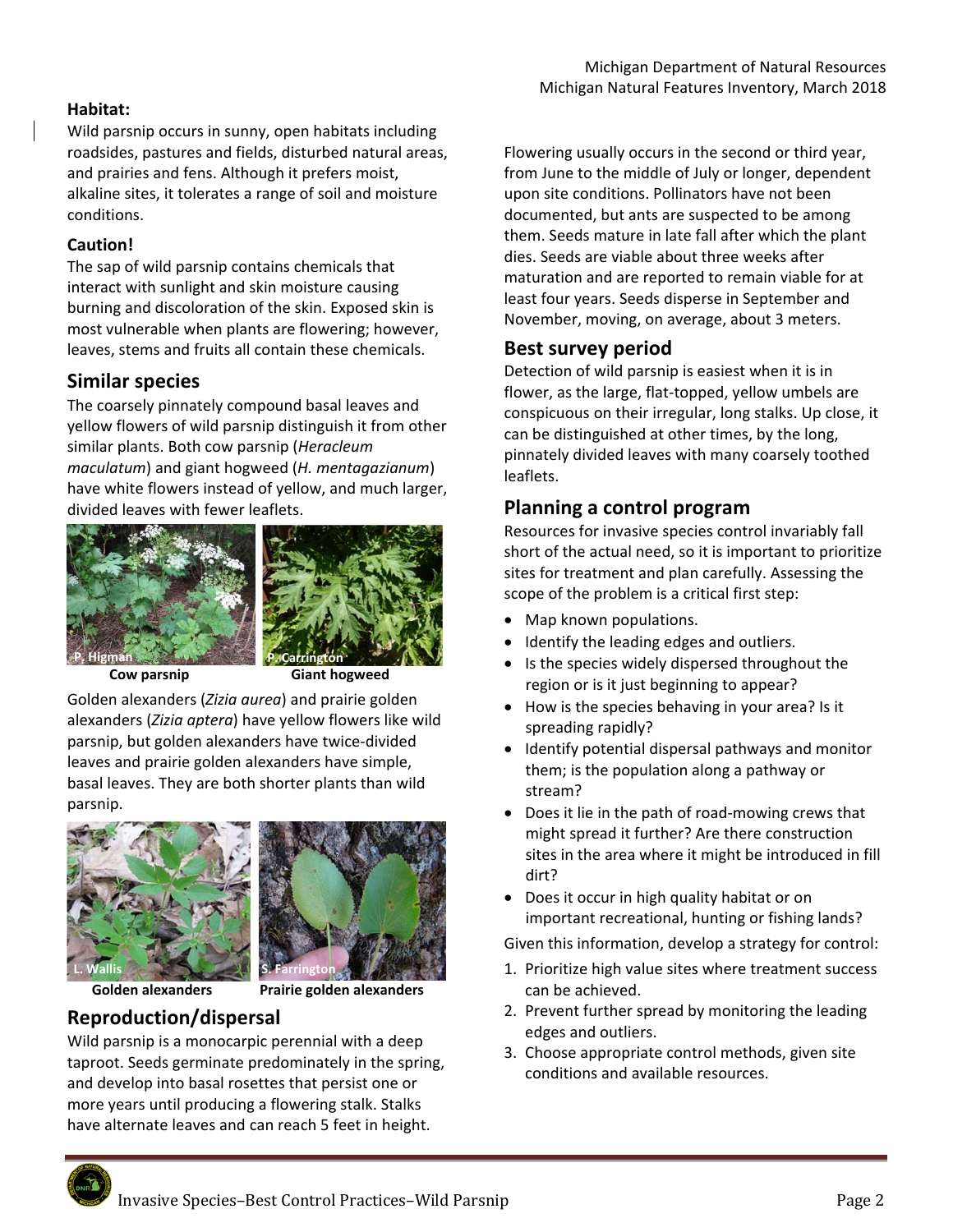- 4. Determine whether any permits are required (e.g., herbicide application in wetlands, prescribed burning)?
- 5. Eradicate smaller satellite populations.
- 6. Treat larger core infestations.
- 7. Monitor to ensure desired results are being achieved; adapt management to improve success.

# **Documenting occurrences**

In order to track the spread of an invasive species on a landscape scale, it is important to report populations where they occur. The Midwest Invasive Species information Network (MISIN) has an easy‐to‐use interactive online mapping system. MISIN I‐phone and android phone apps are also available. Links to the MISIN and its phone apps are provided in the "On‐line resources" section. Herbaria also provide a valuable and authoritative record of plant distribution. The University of Michigan Herbarium's database can be searched online for county records of occurrence, for example. When wild parsnip is first encountered in a county where it has not been documented previously, specimens should be submitted to the Herbarium to document its presence. Check the "Online Resources" section for links to both of these resources.

# **Control**

Wild parsnip is relatively easy to control, but extreme caution is necessary to ensure that plant sap does not get on one's skin or eyes as it can cause severe blistering and burning. Gloves and other protective clothing should always be worn when working with this species. The primary goals for control are to prevent seed production, deplete the seed bank, and prevent the arrival of new seeds from nearby populations.

Using a variety of techniques including manual, mechanical and/or chemical control is usually most efficient and effective, and should be tailored to the specific conditions of the site. It is critical to monitor treatment sites for multiple years, perhaps indefinitely, to ensure depletion of the existing seed bank and to prevent replenishment of the seed bank from other sources.

# **Hand pulling**

Protective clothing, including gloves and eye‐wear should always be used, because plant sap can cause serious blistering and irritation.

Hand‐pulling over repeated years can be an effective control technique for small populations, as long as soil conditions allow for the removal of the tap root. If the

root is not removed, it can re‐sprout. Pulling should occur before seeds have ripened or it will facilitate dispersal. Diligent, repeated monitoring and treatment to ensure depletion of the seed bank is required.

Soil disturbance by hand‐pulling can also stimulate germination. Deliberate stimulation in this way may expedite depletion of the seed bank, thereby speeding up long‐term control. However, follow‐up treatment of seedlings must be planned for at least four years and should be conducted each year before new seeds are produced.

Where removal of the tap‐root is difficult, or when there are safety concerns, root slicing (see below) can provide an effective alternative.

If flowers are present on pulled plants, they should be bagged and taken to a landfill or dried and then burned or buried deep into the ground.

Hand‐pulling is usually not practical in large, well established populations, but may be useful as follow‐ up to other control methods such as prescribed burning or herbicide application.

## **Root slicing**

Slicing through the entire taproot with a sharp shovel or spade over repeated years can be effective for small populations. It is easier than for garlic mustard or spotted knapweed because of the larger roots and taller stature of the plant. It can be useful in sites where roots are not easily extracted by hand-pulling. Slicing should be made 1‐2" below the surface and the plant and attached root should be disposed of similarly to hand‐pulled plants.

Root slicing is often preferred over hand‐pulling as there is less risk of skin exposure to the sap, but protective clothing and eye‐wear should still be used.

Root‐slicing is usually not practical in large, well established populations, but may be useful as a follow‐up to other control methods such as prescribed burning or herbicide application.

## **Mowing**

Mowing over repeated years can be an effective control technique in sites where mowing does not harm other desirable plants to the detriment of management goals. It does not kill the plant, but reduces seed production. Mowing should occur after the emergence of flower heads, but before seeds enlarge. If mowing occurs too late, seeds will be dispersed.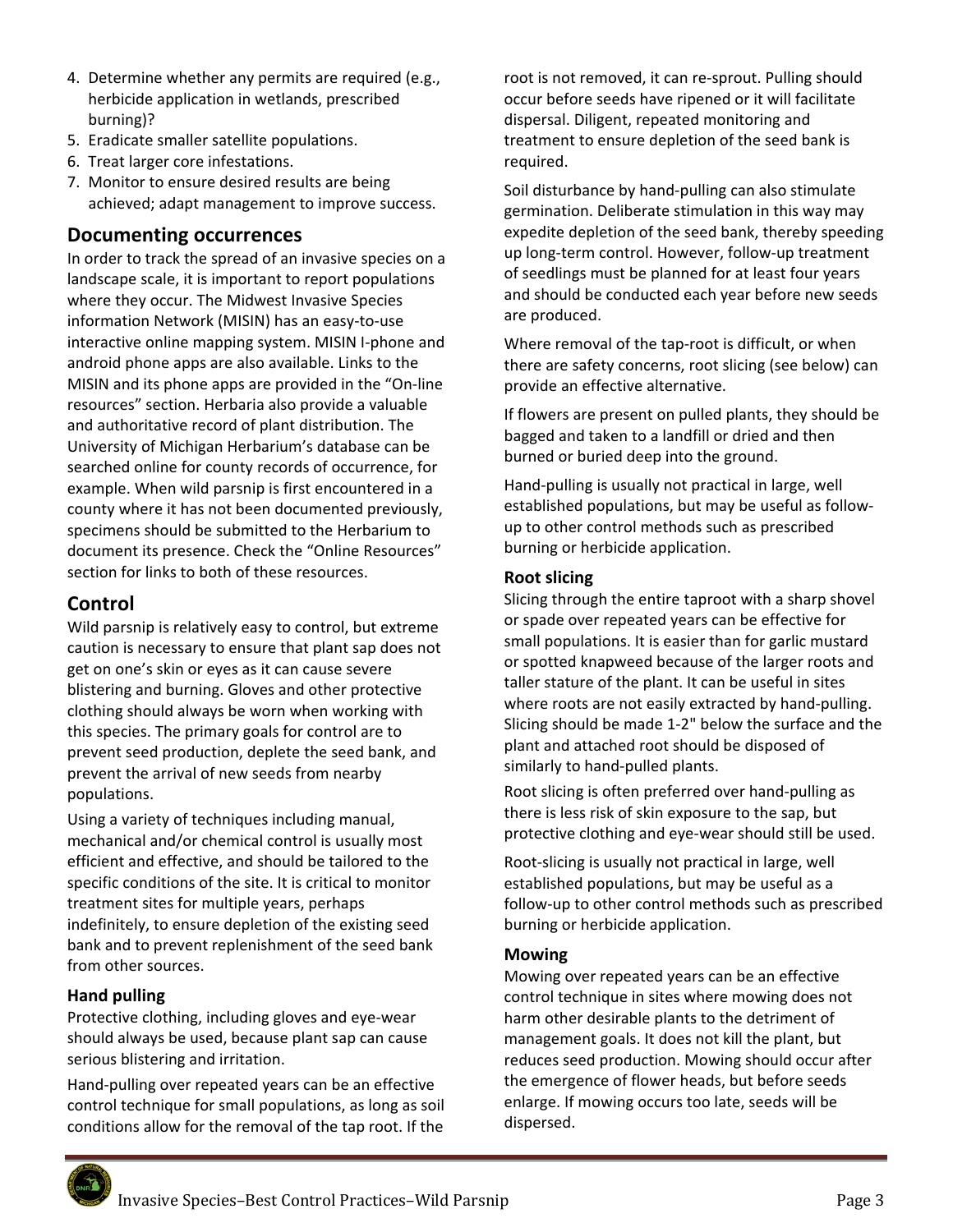Plants may re‐sprout, and still flower, but viable seed is rarely produced. Four to five years of mowing before new seeds are produced usually provides adequate control, however this is dependent upon how well‐established the population is and the site conditions. Follow‐up monitoring for at least four years is required to ensure depletion of the seed bank. Any new seeds that are produced after mowing is initiated will increase the length of time that mowing will be required.

## *Mowing prior to July 15 may kill or displace ground nesting birds and this should be considered during planning.*

## **Clipping**

For small populations, clipping off the flower or seed heads with scissors or clippers can reduce seed recruitment. Protective clothing and eyewear should be used. Clipped plants should be burned or bagged and disposed of in a landfill. Clipping must be continued until the seed bank is exhausted.

#### **Grazing**

A variety of animals will graze on wild parsnip, providing some control; however, too much parsnip grazing can result in injury from the sap reacting with the sun to cause burning. It is important to maintain ample amounts of other forage species where grazing occurs to prevent this.

## **Chemical control**

Chemical controls are typically used for large wild parsnip infestations where hand pulling or root‐slicing alone is impractical. It is often employed in conjunction with follow‐up spot treatment of rosettes and seedlings by hand‐pulling, root slicing, targeted chemical application, or burning with a hand‐held propane torch.

Factors that should be considered when selecting an herbicide for use on a particular site include proximity to water or wetlands, presence or absence of desirable native vegetation, potential for erosion and the effectiveness of the herbicide under consideration on wild parsnip.

## **General considerations**

Anyone applying herbicides as part of their employment must become a certified pesticide applicator. In addition, certification is required for the use of some herbicides under any circumstances. The exam is administered by the Michigan Department of Agriculture and Rural Development and a link to their website is included in the "Online Resources" section.

A permit from the Michigan Department of Environmental Quality is usually required to apply herbicide where standing water is present—in wetlands, along streams, rivers or lakes, or over open water. A permit is also required for herbicide use below the ordinary high water mark along the Great Lakes or Lake St. Clair shoreline, whether or not standing water is present. A link to their website is included in the "Online Resources" section.

A number of adjuvants or additives may be used with herbicides to improve their performance including mixing agents, surfactants, penetrating oils and dyes. Some are included in premixed products while others must be added. Adjuvants do not work with all products; consult the product label to determine which adjuvants may be used with a specific herbicide formulation.

Dyes are useful in keeping track of which plants have been treated, as well as detecting spills on clothing or equipment. Some premixed herbicides include them or they can be added to others. Clothing dyes such as Rit® can be added to water soluble herbicides, while other products require oil‐based dyes. Consult the product label for specific instructions.

Crop Data Management Systems, Inc. (CDMS) maintains a database of agro‐chemicals that includes herbicide labels for specific products. Herbicide labels contain information on application methods and rates, specific weather conditions, equipment types, nozzles, etc., to provide the desired coverage and minimize the potential for volatilization or drift. They also contain critical information about the potential for damage to valuable non-target species. A link to the CDMS website is included in the "Online Resources" section.

#### *Read the entire pesticide label before use. Follow all directions on the label.*

## **Herbicide specifics**

**Glyphosate** (e.g., Roundup Pro®, Rodeo®, Accord®) can provide effective control of wild parsnip. It should be applied as a foliar spray in the spring and fall to rosettes when native plants are dormant or senesced. It can also be applied to bolting and flowering plants, but should be done well before seeds ripen. Fall treatment will not control seedlings that emerge in the spring and dry conditions may inhibit translocation of herbicide to roots.

Glyphosate should be used with a vegetable oil based multi‐purpose adjuvant (e.g. SprayTech® Oil) on upland sites or a wetland‐approved non‐ionic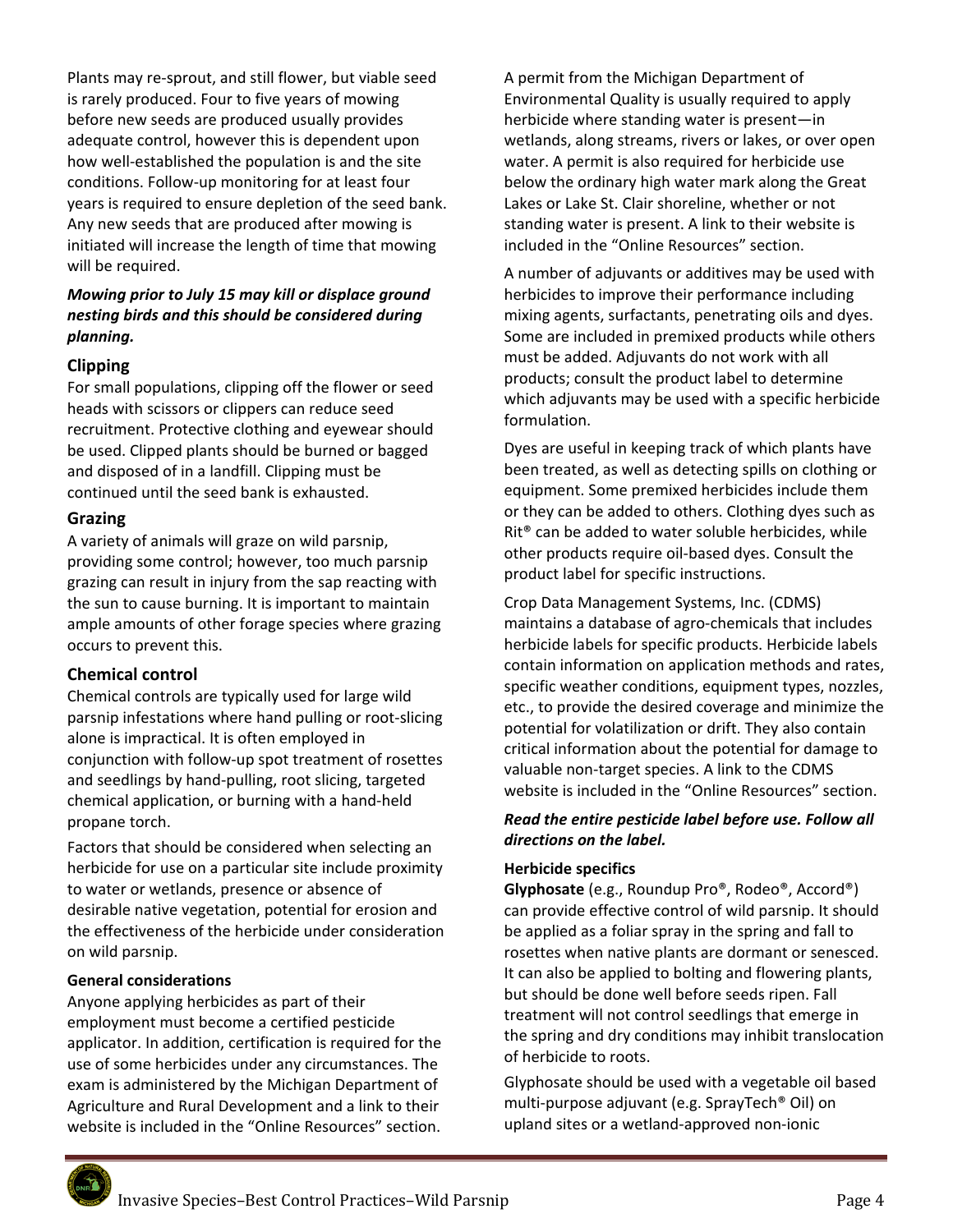surfactant (e.g., Cygnet Plus®) in wetlands. Only aquatic formulations should be used in wetlands or when contact with surface waters is anticipated. Glyphosate is not selective and will kill desirable non‐ target species through overspray and drift, in some cases leading to increased erosion on site. Glyphosate works best at temperatures above 50 degrees.

Do not apply glyphosate during a drought, as plants will not translocate chemicals effectively.

Several other herbicides or herbicide combinations are highly effective for controlling wild parsnip in some settings, however they all persist in the soil for months, require manure management and/or have the potential to contaminate ground or surface water. They are not currently recommended for wide scale use until further data regarding their efficacy and risk in natural settings is obtained.

#### **Foliar application**

The product label for the specific herbicide being used provides essential information on coverage; how much of the foliage should be treated and how wet it should be. Herbicide labels also contain information on specific weather conditions, application modes, equipment types, nozzles, etc., to provide the desired coverage and minimize the potential for volatilization or drift.

The herbicide applicator is responsible for managing drift and damage to non‐target vegetation. Wind speeds between 3 and 10 miles per hour are best for foliar herbicide spraying. At higher wind speeds, herbicide may be blown onto adjacent vegetation or water bodies.

At lower wind speeds, temperature inversions can occur, restricting vertical air movement. Under these conditions, small suspended droplets of herbicide can persist in a concentrated cloud and be blown off‐ target by variable gusts of wind. Ground fog indicates the presence of a temperature inversion, but if no fog is present, smoke movement on the ground can also reveal inversions. Smoke that layers and remains trapped in a cloud at a low level indicates an inversion, while smoke that rises and dissipates indicates good air mixing.

In hot, dry weather, herbicide can evaporate rapidly. Setting equipment to produce large droplets can help compensate for this. In general, follow all directions on the label of the specific herbicide being used, in order to prevent damage to non‐target vegetation or water bodies.

#### **Prescribed fire**

#### **General considerations**

Permits are usually required before a prescribed fire. The Michigan Department of Natural Resources (DNR) is responsible for issuing burn permits in the Upper Peninsula and Northern Lower Peninsula unless a municipality wishes to do so. Municipalities located in the Southern Lower Peninsula issue burn permits under authority of the state law. A link to the DNR local fire contacts web page is included in the "Online Resources" section. In the Southern Lower Peninsula, contact the local Fire Marshall for permits and more information. In many situations, insurance is required before a permit is issued, to cover the cost of damages if the fire should escape.

Before initiating a program of prescribed fire, a written burn plan establishing the criteria necessary for starting, controlling, and extinguishing a burn is required. The burn plan includes details such as specific weather conditions, locations of fire control lines, ignition pattern, equipment and personnel needed, contingency plans, and important phone numbers. The burn plan is essentially the prescription for how to conduct the burn safely while accomplishing the management objectives.

#### **Fire specifics**

Spring burning can be useful in fire‐adapted communities, but prescribed burning alone does not provide effective control of wild parsnip and is not recommended. Fire will control seedlings if there is adequate fuel, however, its impact to rosettes and older plants is variable, depending upon fire intensity. Established plants quickly re‐sprout after fire and seed germination is stimulated. This increases parsnip's ability to compete with other desirable species.

Burning is often used in conjunction with follow‐up spot treatment because the rosettes green up quickly and are easier to see for targeted treatment. Follow‐ up spot treatment can be conducted by hand‐pulling, root slicing, herbicides or burning with a hand‐held propane torch.

Prescribed burning should be implemented to meet specified management goals in accordance with specific site conditions. Fire may pose a risk to desirable plants; however, it may benefit other fire‐ adapted species such as prairie grasses, resulting in improved competition with parsnip. This should be considered during planning.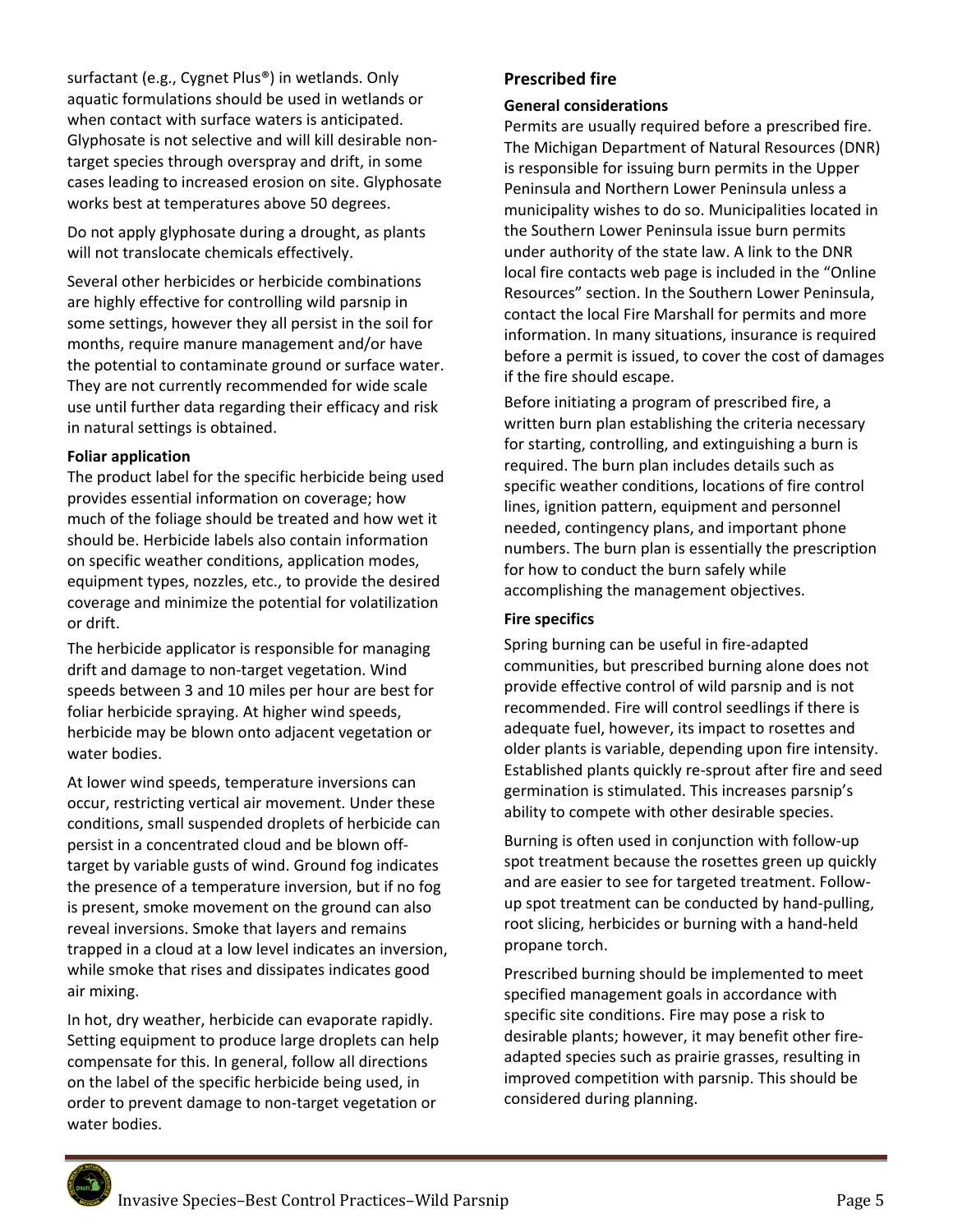#### **Hand‐held propane torch**

Freshly emerged seedlings can be killed with a handheld propane torch, but this should be done when conditions are not too dry, to minimize risk of unintentional fire. As the first‐year plants develop taproots, this method becomes less effective.

#### **Interseeding**

Native seeding may improve wild parsnip control efforts by increasing competition of desirable plants with parsnip seedlings. Assessment of the native seed bank prior to control efforts will help determine whether this is needed.

#### **Manipulation of the canopy**

Wild parsnip can colonize forested areas where the canopy is disturbed and there is increased light penetration. It can be advantageous to manage these openings by restoring the canopy quickly.

#### **Biological control**

To date, no effective biological control agents have been identified for wild parsnip. The native parsnip webworm feeds on it, however, the plant and webworm appear to have coevolved a relationship in which neither one has a selective advantage.

#### **Integrated control:**

Integrated control first requires an understanding of

the site management goals, the biology of wild parsnip and the environment in which it is growing. This information confers a combination of actions that collectively reduces its impact. Total site eradication may not be necessary to reach overall landowner objectives.

Using a combination of control methods usually provides better control than any single treatment alone. Herbicide, grazing or prescribed fire treatments are often followed up with spot treatment by hand‐ pulling, herbicides or burning with a hand‐held propane torch. Treatment will need to be continued until the seed bank is exhausted.

# **Disposal of plant parts**

When plants are pulled or root‐sliced, they should be disposed of in a manner that will ensure that their roots will dry out completely. If flowers or seed is present, plants should be burned or bagged and placed in a landfill. Where this is not possible, any resulting seedlings will require monitoring and control.

Although landscape waste cannot generally be disposed of in landfills, Michigan law permits the disposal of invasive species plant parts. See the "Online resources" section for a link to the relevant legislation.

## **Online resources:**

**CDMS ‐ herbicide labels**  http://www.cdms.net/LabelsMsds/LMDefault.aspx?t=v

**Invasive.org**  http://www.invasive.org/

**Michigan Department of Agriculture and Rural Development—Pesticide Certification**  www.michigan.gov/pestexam

**\_\_\_\_\_\_\_\_\_\_\_\_\_\_\_\_\_\_\_\_\_\_\_\_\_\_\_\_\_\_\_\_\_\_\_\_\_\_\_\_\_\_\_\_\_\_\_\_\_\_\_\_\_\_\_\_\_\_\_\_\_\_\_\_\_\_\_\_\_\_\_\_\_** 

**Michigan Department of Environmental Quality—Aquatic Nuisance Control**  www.michigan.gov/deqinlandlakes http://www.michigan.gov/deq/0,4561,7‐135‐3313\_3681\_3710‐‐‐,00.html

**Michigan Department of Natural Resources—Local DNR Fire Manager contact list**  http://www.michigan.gov/dnr/0,4570,7‐153‐30301\_30505\_44539‐159248‐‐,00.html

**Michigan Invasive Species Coalition:**  http://www.michiganinvasives.org/

#### **Michigan's Invasive Species Legislation**

Natural Resources and Environmental Protection Act 451 of 1994, Section 324.4130 http://legislature.mi.gov/doc.aspx?mcl‐324‐41301

#### **Michigan Legislation—landscape waste, disposal of invasive species plant parts**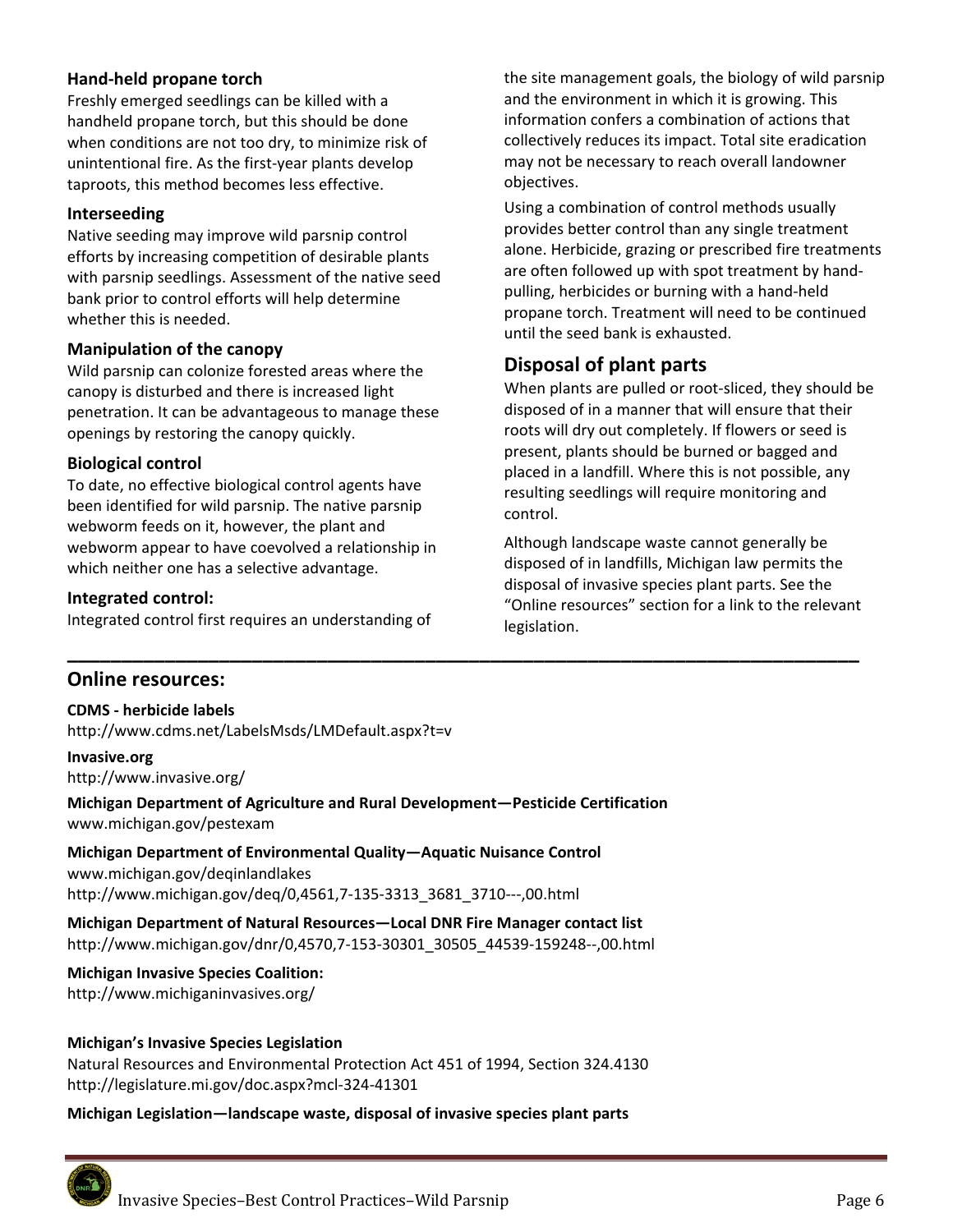Natural Resources and Environmental Protection Act 451 of 1994, Section 324.11521, 2 (d) **Midwest Invasive Species Information System:**  https://www.misin.msu.edu/

**MIPN Invasive Species Control Database**  https://mipncontroldatabase.wisc.edu/

**MISIN Mapping Phone Apps:** http://www.misin.msu.edu/apps/

http://legislature.mi.gov/doc.aspx?mcl‐324‐11521

**The Nature Conservancy's Weed Control Methods Handbook: Tools and Techniques for Use in Natural Areas**  http://www.invasive.org/gist/handbook.html

**\_\_\_\_\_\_\_\_\_\_\_\_\_\_\_\_\_\_\_\_\_\_\_\_\_\_\_\_\_\_\_\_\_\_\_\_\_\_\_\_\_\_\_\_\_\_\_\_\_\_\_\_\_\_\_\_\_\_\_\_\_\_\_\_\_\_\_\_\_\_\_\_\_\_**

**University of Michigan Herbarium ‐ Michigan Flora Online**  http://michiganflora.net/